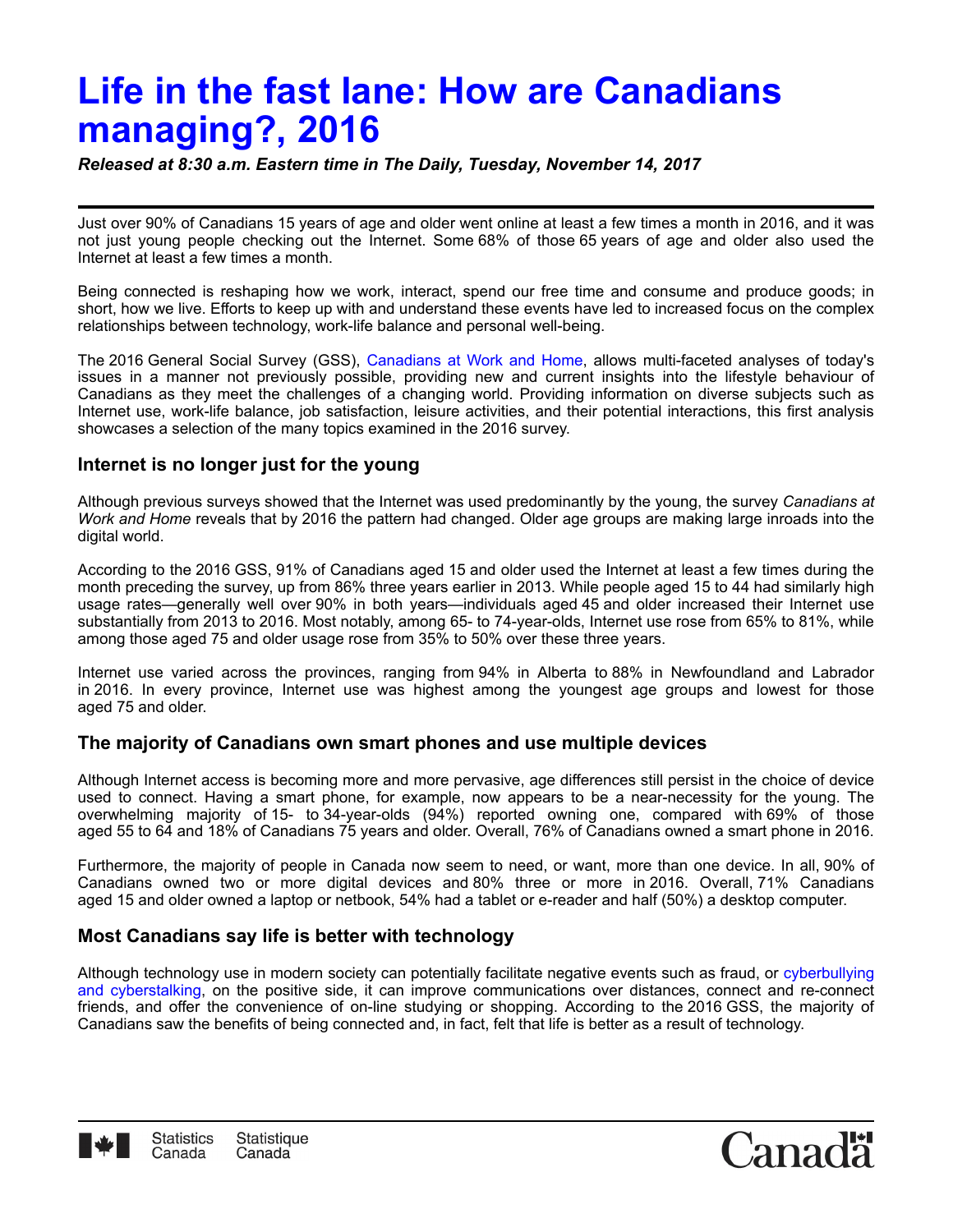Specifically, nearly three-in-five (59%) Canadians aged 15 and older reported that life was better as a result of their use of technology in 2016. Interestingly, the proportion of those who felt this way was fairly stable for those aged 15 to 64—averaging about 61%. From age 65 on, it declined to 55% for those aged 65 to 74 and continued falling to 38% for Canadians aged 75 and older. These older Canadians were more likely to say that the use of technology makes no difference in life.

Technology can offer several potential benefits. Indeed, 77% of Canadians aged 15 and older reported that technology helps them to communicate with others, 66% felt that it saves time, 52% stated that it helps to make more informed decisions, and 36% felt that it helps one to be more creative. In each case, Canadians in younger age groups were more likely to affirm these benefits than their older counterparts. Those aged 75 and older were consistently the least likely to agree that technology helped them achieve these benefits.

Overall, 14% of Canadians felt that technology often interfered with other things in life, with a declining pattern showing across older age groups. Among those who reported that technology often interfered with other things in life, the proportion ranged from 20% of 15- to 24-year-olds to 3% of those aged 75 or older. This is perhaps not surprising since people who use technology more often are more likely to find it interfering with the rest of life.

### **Most Canadians feel satisfied with work-life balance but there has been a downturn**

Balancing life between technology, family responsibilities, work and leisure is not always easy or straightforward. For some adults, an overly heavy work load may intrude into home activities, while for others, family responsibilities may demand attention during working hours. In addition, technology often blurs the boundaries by keeping one connected at all times and in all places.

According to the 2016 GSS, over the previous eight years, the proportion of working Canadians who were either satisfied or very satisfied with their work-life-balance declined by 10 percentage points, dropping from 78% in [2008](http://www23.statcan.gc.ca/imdb/p2SV.pl?Function=getSurvey&Id=30687) to 68% in 2016. While the majority still felt positive about their ability to balance work and home, the downward trend may have implications for the well-being of Canadians.

The latest data show that in 2016, women were somewhat less likely than men to be very satisfied or satisfied with their work-life balance (66% versus 70% respectively). Canadians with children (67%) and those without children (69%) reported feeling this way in nearly equal proportions.

Conversely, just over one-in-five (21%) Canadians aged 15 to 64 who worked in 2016 stated that they always or often had difficulties fulfilling family responsibilities because of the amount of time they spent on their job. Family intruding on work life appeared to be less common, with 6% of respondents indicating that their family life interfered with their job.

### **Most paid workers are satisfied with their jobs, but those who are not most often cite the work environment**

Canadians who are happy with their work-life balance are more likely to be satisfied with their job than those who struggle to balance these two aspects of their lives. Indeed, according to the 2016 GSS, 61% of paid workers who were very satisfied with their work-life balance reported being very satisfied with their job.

Overall, 84% of paid workers reported feeling very satisfied or satisfied with their job while 6% stated that they were dissatisfied or very dissatisfied. Of those employees who said that they were dissatisfied or very dissatisfied with work in 2016, the most common reason given was the "work environment" (31%), followed by "pay being too low" (20%).

Sense of belonging to the work organization, being motivated to do one's best, having a sense of accomplishment and feeling like the work was useful were all closely related to job satisfaction. Respondents who scored high on these characteristics consistently reported feelings of higher job satisfaction than those who did not.